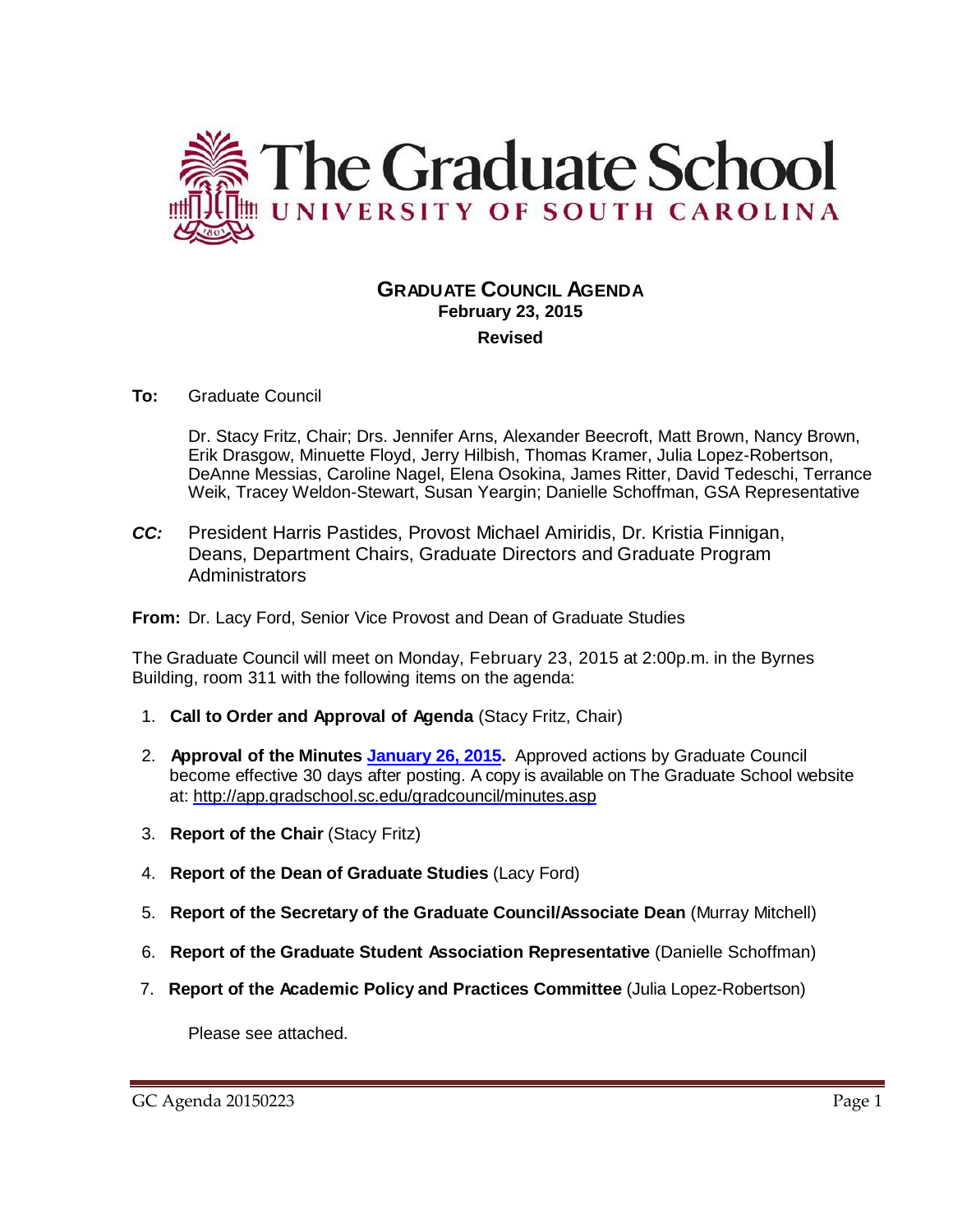8. **Report of the 500/600 Level Courses, Distance Education and Special Courses** (Murray Mitchell)

 Course Change Proposal COMD 526 [Disorders of Articulation: Evaluation and Therapy](http://gradschool.sc.edu/facstaff/gradcouncil/2014/COMD%20526%20CCP.pdf) (3) Change Prerequisites Current: COMD 507 or equivalent Proposed: COMD 501 and COMD 507 or equivalent [Effective Fall 2016]

 Course Change Proposal and Bulletin Change [MUSC 582 Introduction to the Music Economics](http://gradschool.sc.edu/facstaff/gradcouncil/2014/MUSC%20582_Redacted.pdf) (3) Title change Current: Introduction to the Music Economics/(ies) Proposed: Music and Money [Effective: Fall 2016]

### 9. **Associate Graduate Faculty Nominations** (Murray Mitchell)

Name: None Program: Term:

#### 10. **Fellowships and Scholarships Committee** (Caroline Nagel)

11. **Report of Science, Math, and Related Professional Programs Committee** (DeAnne Messias)

Off Campus Delivery [HSPM 791 Taiwan's Health System in Transition](http://gradschool.sc.edu/facstaff/gradcouncil/2014/HSPM%20791%20Taiwan) (3) Syllabus included. Course location: China Medical University, Taichung, Taiwan [Effective: Summer I 2015]

Course Change Proposal/Bulletin Change [STAT 702 Introduction to Statistical Theory I](http://gradschool.sc.edu/facstaff/gradcouncil/2014/STAT702%20CCP_Redacted.pdf) (3) Current: Prerequisite MATH 241 Proposed: Prerequisite MATH 142 [Effective: Fall 2016]

Academic Program Actions/Bulletin Change [Information Assurance and Security](http://gradschool.sc.edu/facstaff/gradcouncil/2014/Computer%20Science%20Info%20Assurance%20APA_Redacted1.pdf) Certificate (18)

Current: The graduate certificate program in information assurance and security requires at least 18 hours of graduate study, at least half of which must be courses at the 700 level or above with the CSCE designator, completed within a period of six years before the award of the certificate.

The 48 hours must include three core courses.

GC Agenda 20150223 Page 2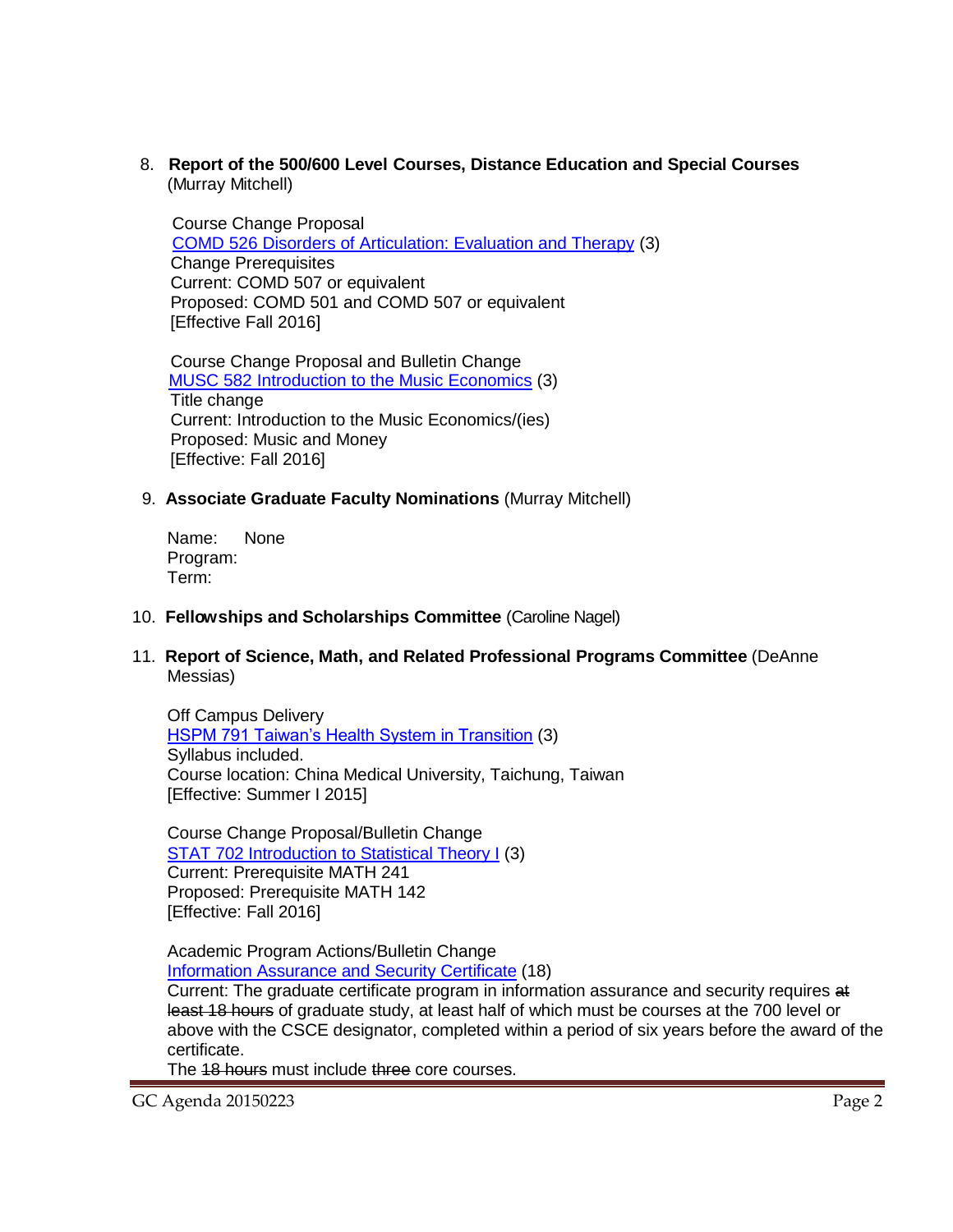- CSCE 522 Information Security Principles
- CSCE 715 Network Systems Security
- CSCE 727 Information Warfare

Proposed: The graduate certificate program in information assurance and security requires 12 hours of graduate study, at least half of which must be courses at the 700 level or above with the CSCE designator, completed within a period of six years before the award of the certificate. The 12 hours must include two core courses.

- CSCE 522 Information Security Principles
- CSCE 715 Network Systems Security

[Effective: Fall 2016]

Course Change Proposal/Bulletin Change [GEOL 800 Seminar –](http://gradschool.sc.edu/facstaff/gradcouncil/2014/GEOL%20800_Redacted.pdf) General Geology (1-3) Current: 1-3 hours Proposed: 0-1 hours Required of all graduate students. No specified limit for enrolling for 0 credits, 14 times for 1 credit hour. Note: Pass-fail grading [Effective: Spring 2016]

### 12. **Report of the Humanities, Social Sciences, Education, and Related Professional Programs Committee** (Matt Brown)

 Course Change Proposal/Bulletin Change [PSYC 714 Psychoeducational Assessment of Children I](http://gradschool.sc.edu/facstaff/gradcouncil/2014/PSYC%20714%20CCP_Redacted1.pdf) (3) Current: 3 credits Proposed: 1-3 credits [Effective: Fall 2015]

 Course Change Proposal/Bulletin Change [PSYC 715 Psychoeducational Assessment of Children II](http://gradschool.sc.edu/facstaff/gradcouncil/2014/PSYC%20715%20CCP_Redacted1.pdf) (3) Current: 3 credits Proposed: 1-3 credits [Effective: Fall 2015]

 Course Change Proposal/Bulletin Change [PSYC 716 Selected Topics in Psychoeducational Evaluation](http://gradschool.sc.edu/facstaff/gradcouncil/2014/PSYC%20716%20CCP_Redacted1.pdf) (3) Current: 3 credits Proposed: 1-3 credits [Effective: Fall 2015]

 Course Change Proposal/Bulletin Change [PSCY 832B Practicum in School Psychology](http://gradschool.sc.edu/facstaff/gradcouncil/2014/PSYC%20832B%20CCP_Redacted.pdf) (3) Current: 3 credits Proposed: 1-3 credits [Effective: Fall 2015]